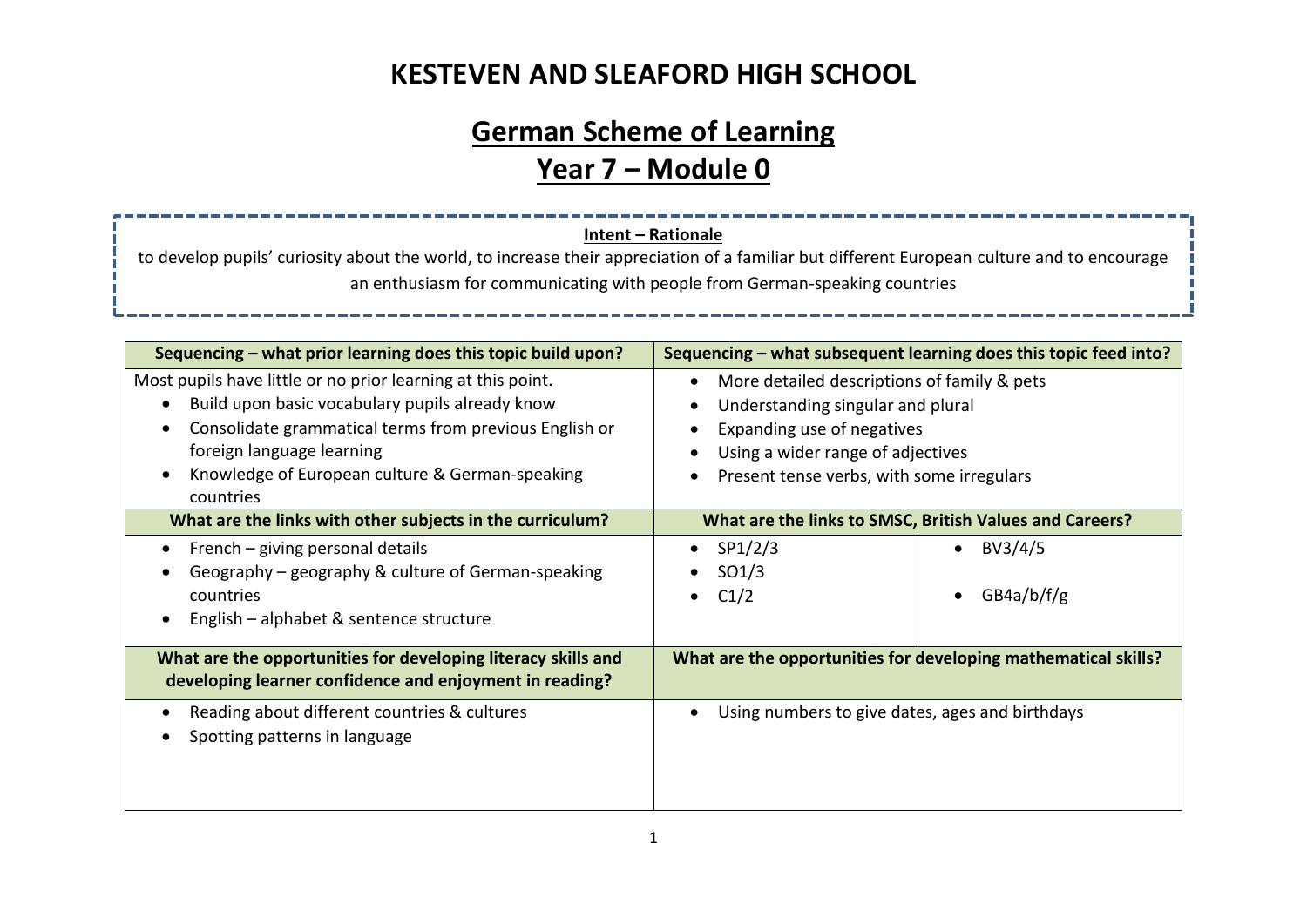#### **Intent – Concepts**

| What knowledge will students gain and what skills will they develop as a consequence of this topic? |                                                             |  |  |  |  |
|-----------------------------------------------------------------------------------------------------|-------------------------------------------------------------|--|--|--|--|
| Know                                                                                                |                                                             |  |  |  |  |
| vocabulary for greetings, classroom language, giving personal details, countries & languages        |                                                             |  |  |  |  |
| how to say the alphabet                                                                             |                                                             |  |  |  |  |
| the different genders in German                                                                     |                                                             |  |  |  |  |
| how to ask basic questions                                                                          |                                                             |  |  |  |  |
| <b>Apply</b>                                                                                        |                                                             |  |  |  |  |
| correct pronunciation for German sounds                                                             |                                                             |  |  |  |  |
| vocabulary to answer a range of personal questions                                                  |                                                             |  |  |  |  |
| knowledge of questions to find out about others                                                     |                                                             |  |  |  |  |
| <b>Extend</b>                                                                                       |                                                             |  |  |  |  |
| understanding of numbers to work out higher numbers                                                 |                                                             |  |  |  |  |
| vocabulary by reading & watching authentic materials                                                |                                                             |  |  |  |  |
| pronunciation by practising unfamiliar sounds                                                       |                                                             |  |  |  |  |
| What subject specific language will be used and developed in this topic?                            | What opportunities are available for assessing the progress |  |  |  |  |
|                                                                                                     | of students?                                                |  |  |  |  |
| T:\Departments\Curriculum\German\Key Stage 3\7\Module 0                                             | Several short dialogues between students                    |  |  |  |  |
| Hallo!\Copymaster 1.doc                                                                             | <b>Fact files</b>                                           |  |  |  |  |
| Gender – masculine, feminine, neuter                                                                | Written description of personal details                     |  |  |  |  |
| Umlaut                                                                                              | Short listening and reading tasks for assimilation of       |  |  |  |  |
| Eszett                                                                                              | vocabulary and grammatical structures                       |  |  |  |  |
| Cognate                                                                                             |                                                             |  |  |  |  |
|                                                                                                     |                                                             |  |  |  |  |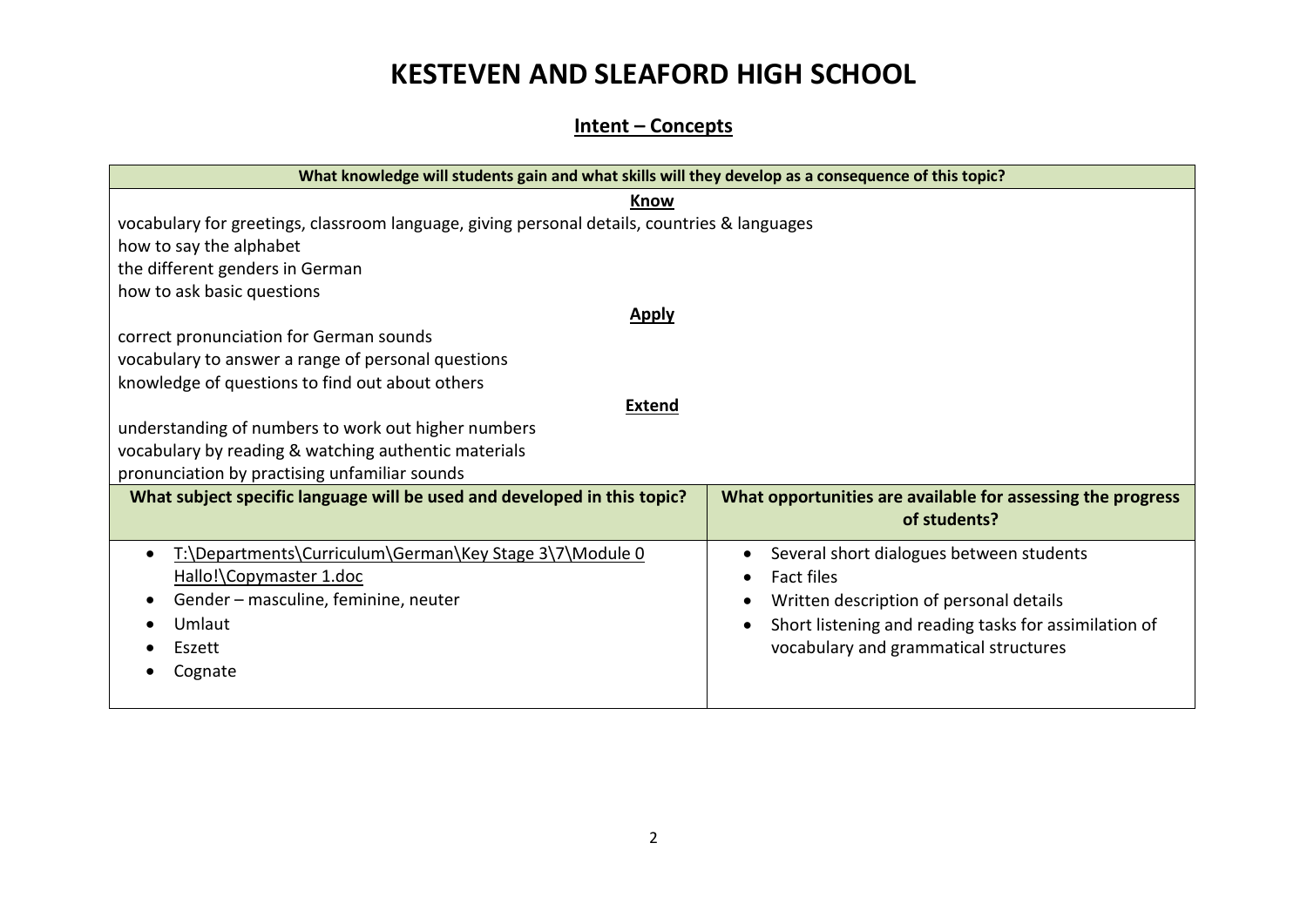| <b>Lesson title</b> | <b>Learning challenge</b>                                                                             | <b>Higher level challenge</b>                                                                                    | <b>Suggested activities and resources</b> |
|---------------------|-------------------------------------------------------------------------------------------------------|------------------------------------------------------------------------------------------------------------------|-------------------------------------------|
| Willkommen!         | Using a variety of greetings<br>Identifying German-speaking<br>towns & countries                      | Identifying differences between<br>English & German pronunciation                                                |                                           |
| Was ist das?        | Understanding common<br>classroom language<br>Understanding gender of German<br>nouns                 | Using German to communicate in<br>the classroom<br>Using correct pronunciation of<br>new sounds                  |                                           |
| Wie heißt du?       | Know the German alphabet<br>Using a range of greetings<br>Working out meaning from visuals            | Singular present tense verb<br>endings                                                                           |                                           |
| Wie alt bist du?    | Know numbers 1-20<br>Adjectives to describe feelings<br>Singular of verb sein                         | Work out language rules<br>Using correct pronunciation of<br>new sounds<br>Finding effective revision<br>methods |                                           |
| Ich habe Geburtstag | Know numbers 21-31 & months<br>Say when your birthday is<br>Ordinal numbers<br>Singular of verb haben | Use am + dative adjective<br>endings<br>Using skills to work out pattern,<br>rules and meanings                  |                                           |